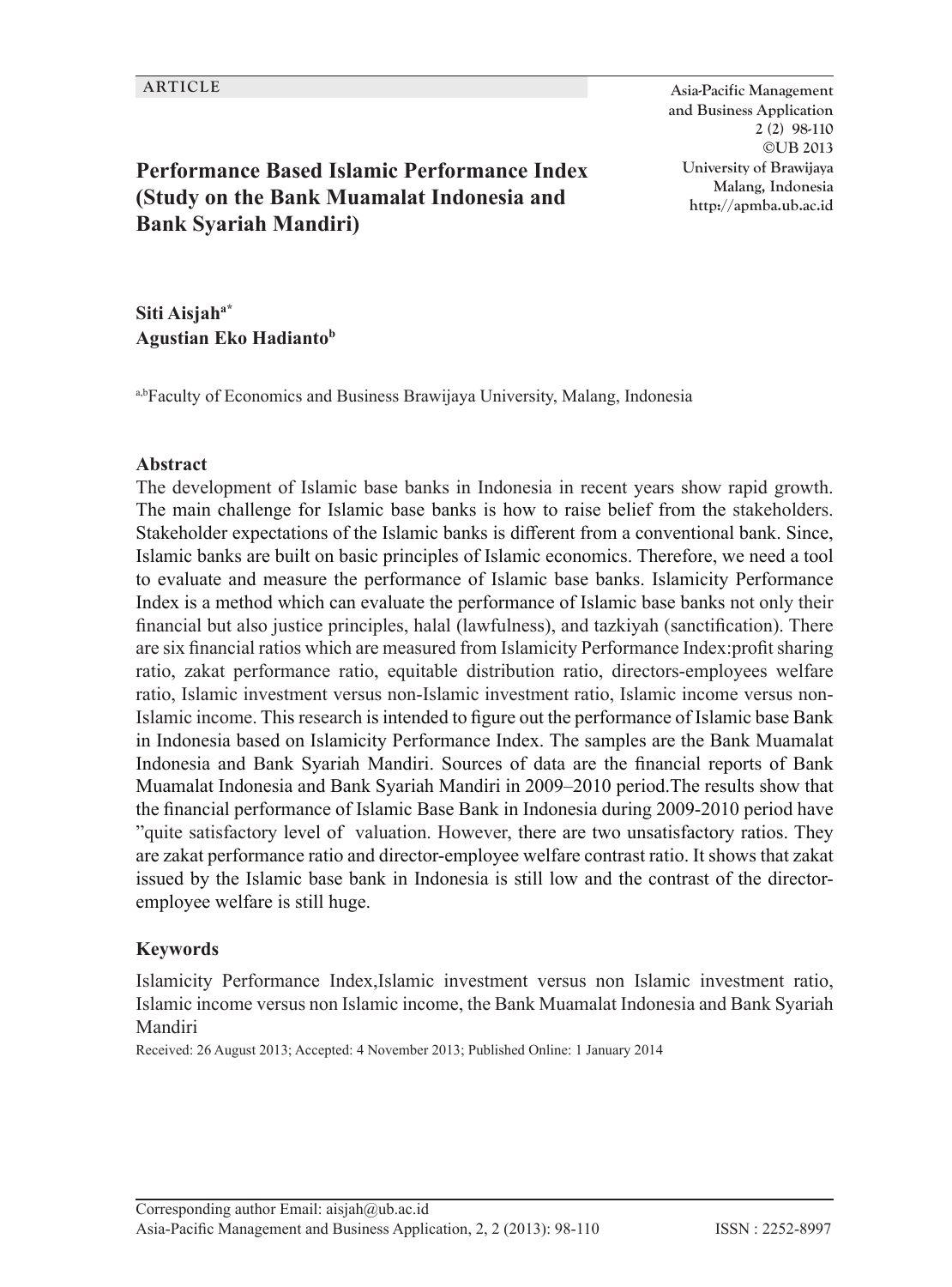### **Introduction**

The development of Islamic banking today is growing very rapidly. Islamic banking showed his toughness as a pillar of the national advocate for financial system stability. Islamic banks were able to develop in the midst of a crisis that had hit Indonesia in 2008. Islamic banks are also able to compete with conventional banks (Samad&Hassan, 1999).

The development of Islamic banks in Indonesia begins with the establishment of Bank Muamalat Indonesiain 1991. At first Islamic Bank has not received the attention of the government's optimal, it is seen in the Act No. 271992 which does not explain the legal basis of Islamic banking operations. However, after the introduction of new legislation, namely Law No. 10 in 1998 to explain the existence of two banking system for the banking system and the conventional system, the growing Islamic banks and becoming known by the whole society.

The development of Islamic banks is quite rapid, in fact is not without problems. So that the journey of Islamic banks in Indonesia must meet these challenges. The main challenge is how torealize the Islamic banks the confidence of stakeholders. This will be useful for Islamic banking in its efforts to continue to grow, develop and scraping gold ink in the history of Indonesia. The bank will be able to mobilize savings, attract investment, channel financing, investments, while expanding employment opportunities, helping to finance the government budget deficit for the development, and accelerate economic development as well. This happens because all financial institutions must respond to the reality that the providers of funds (shareholders and depositors) and other stakeholder shave expectations, and they will not

invest funds or contribute to the good if they are not projected unmet expectations (Setiawan, 2009).

Stakeholder expectations of the Islamic banks is different from a conventional bank. This is based on that awareness is developed as an Islamic bank financial institutions conducting business in line with the basic principles of Islamic economics. Economic goals of Islam it self in this case not only focused on the commercial purpose of which is reflected in the achievement of maximum profitability alone, but also consider its role in providing welfare for the community broadly, which is the implementation of the role of Islamic banks as executing social functions. (Setiawan, 2009)

Interests and expectations of all stakeholders of Islamic banks have strived to be met by the management of Islamic banks in the framework of justice and fairness (Islam&Hossain, 2014). The entire interest must be accommodated by avoiding conflicts of interest and to avoid the dominance of the interests of either party to ignore the interests of other parties. Of all stakeholder interests and expectations of the Islamic banks above can be accommodated by the system of assessment of financial performance (financial performance) and social performance (social performance) that are developed in a comprehensive manner. Financial performance of Islamic banks of which can be represented in some of the variables in measuring the financial health of Islamic banks. Meanwhile, to see the need to develop a social performance assessment model developed from previous studies that already exist, which are expected to covered interests and expectations of management, employees, shareholders, investment account holders mudaraba, wadiah account holders,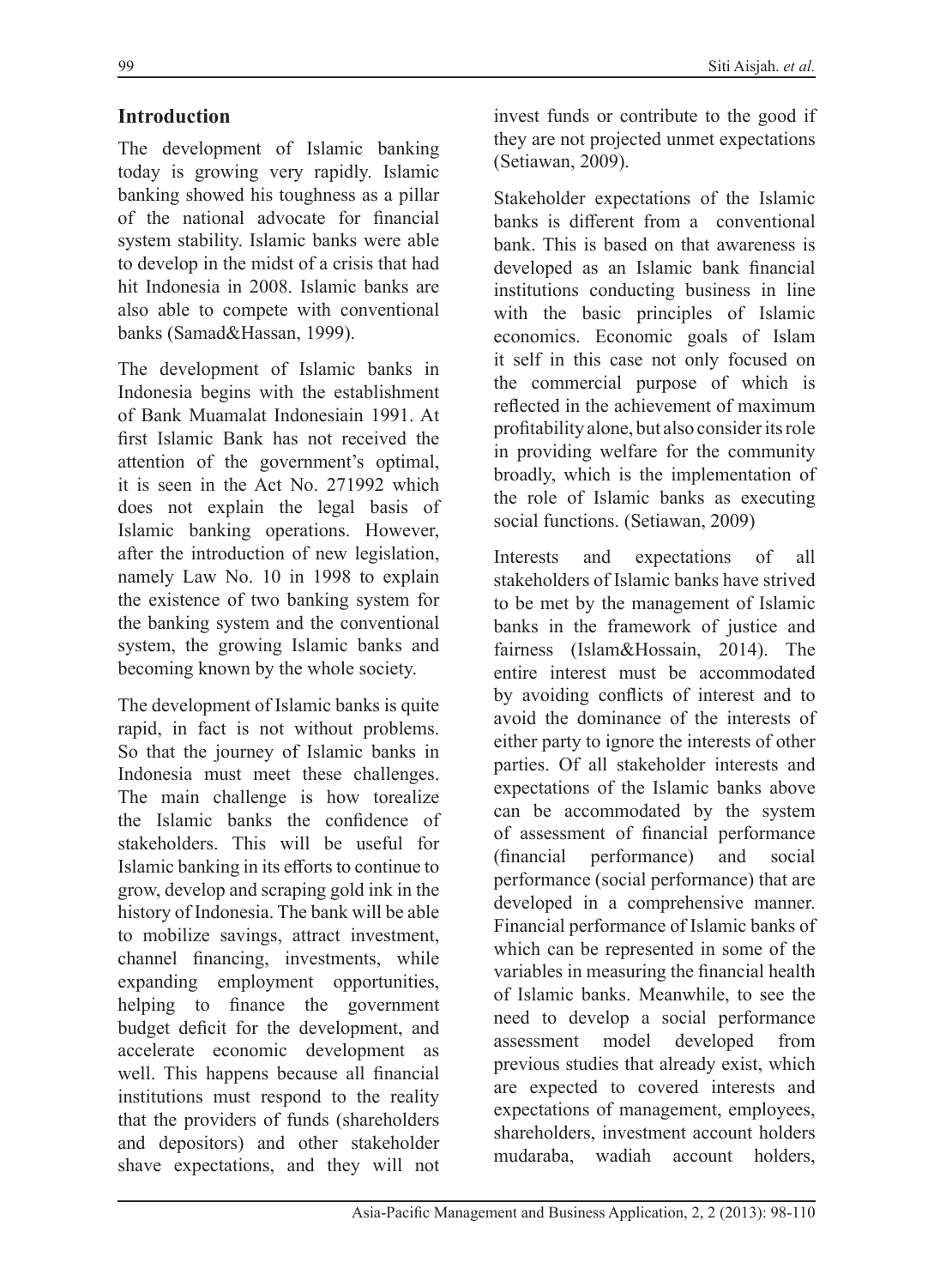governments and society as a whole (Setiawan, 2009).

The existence of Islamic banks in Indonesia, a country with a majority Muslim population, is a benefit bothspiritual and material. Spiritual advantage can be seen from the suitability of Islamic banks are running with the provisions of the Islamic sharia, both in the Qur'an and As Sunnah. From this perspective the peaceful Muslims in the conduct of transactions in the banking sector. Muslims fear the loss of Indonesia if the transaction has been done contrary to the teachings of Islam to be a blessing that comes with the existence of Islamic banks in Indonesia. As for the material benefits that are visible from the profit sharing ratio is determined by the Islamic banks. The main principle in Islamic banking products which refers to the basic principles for the use of the system of sharing profits and losses (profit and loss sharing system). However, the presence of various performance measures currently available (such as CAMELS, balance scorecard, Return On Investment/ ROI) are not able to disclose other than materialistic values alone. So that the required performance measures that are not only capable of expressing the value, but also able to reveal the spiritual and social values embodied in Islamic banks. Spiritual values and the social question is the values of justice, *halal* and chastity.

If the studies relating to the performance of Islamic banks in Indonesia, more focused on financial performance or business, then some of the international Islamic banking experts have been trying to see the performance of Islamic banks is more comprehensive. This is based on an awareness that Islamic banking is different from conventional banking. Islamic banking as an important part of the Islamic economic system is also set to achieve socio-economic goals of Islam such as the distribution of justice, purify the transaction of*riba, gharar* and *maysir*.

Awareness of these goals, then produces measuring instruments for Islamic banks are unique and more comprehensive (Usman&Khan, 2012). There are two research that triesrepresented it. Research Samad and Hassan (2009), using measurements of commonly used financial ratios plus two new gauges Long term loan ratio (LTA), Government Bond Investment Ratio (GBD), and mudarabamusharakah ratio (D/L) and research conducted by Hameed et. al. (2004) who managed toa new measurement tool called Islamicity Performance Index. There are six financial ratios as measured from Islamicity Performance Index, the profit sharing ratio, zakat performance ratio, equitable distribution ratio, ratio of welfare-employee directors, Islamic investment ratio versus non Islamic investment, Islamic income versus non Islamic income.

The development index to measure the performance of Islamic financial institutions today are very important because of the growing concerns of the Muslim community to assess the extent to which these institutions successfully achieve their goals. The majority of Muslims today are not only concerned about how they can return, but more importantly, where their money can be invested. Meanwhile, the index of non-Muslim community will be beneficial to them in order to compare which banks perform better, perhaps in terms of return and social responsibility (Rosly, 1999).

To assess the performance of Islamic banking in Indonesia, needed a strong sample. They are relatively able to represent the performance of Islamic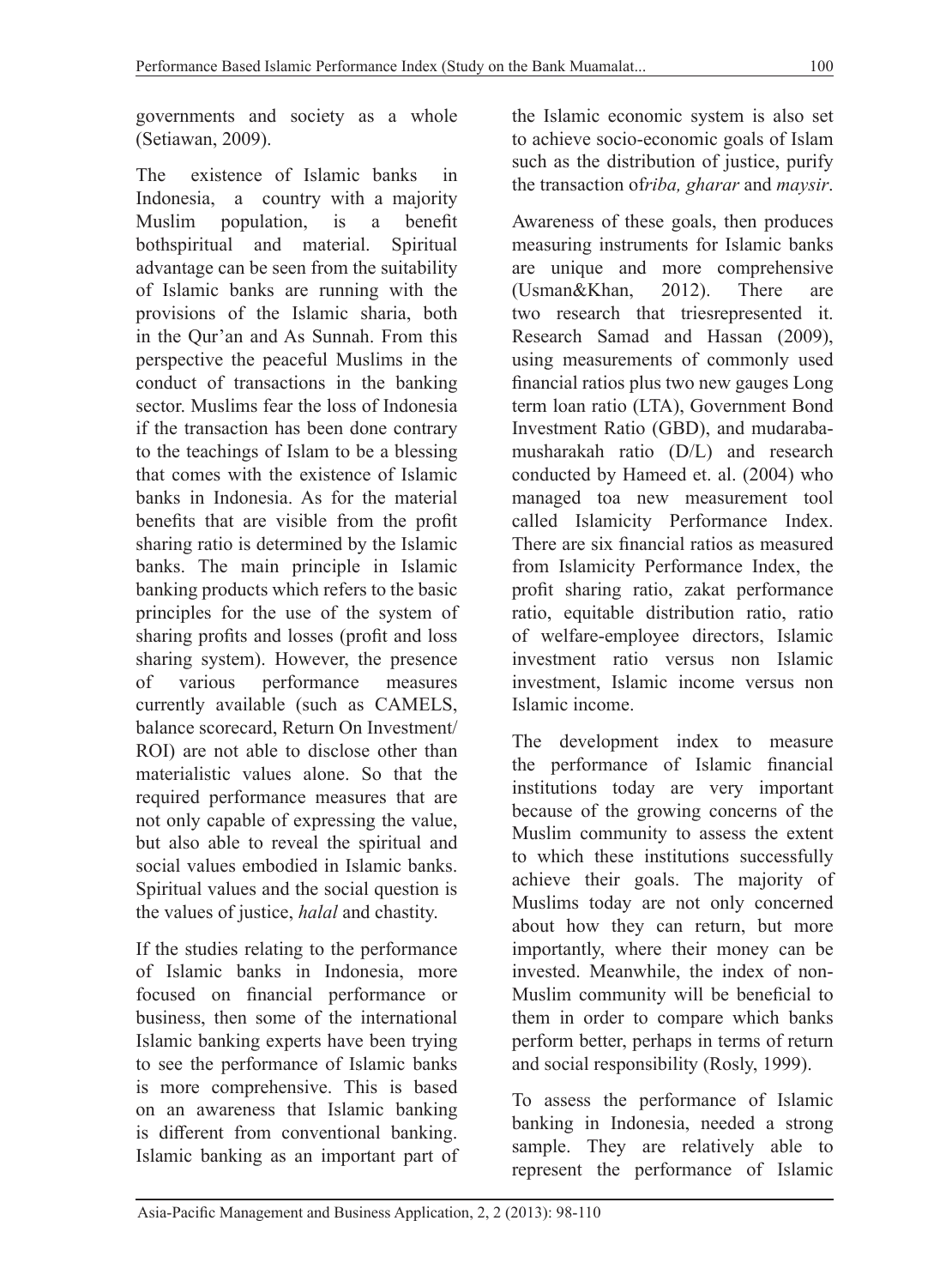banking in Indonesia in general. At the end of 2007, there were two Islamic banks in Indonesia which has seen rapidly growing market share and funds from third parties. Both banks are Bank Muamalat Indonesia (BMI) and Bank Syariah Mandiri (BSM). Market share two Islamic banks has reached  $\pm 65$  percent in terms of Islamic banking assets as a whole. While the share of financing and third party funds (DPK) each reached  $\pm$  67 percent and  $\pm$ 70 percent of the overall Islamic banking industry (BMI & BSM Financial Report, 2007; LPPS BI, 2007).

The existence of the rapid development of Islamic banking and Islamic banking challenges in improving the trust and loyalty of depositors, shareholders andother stakeholders (Jaffar&Manarvi, 2011), to researchers interested in assessing the performance of Islamic banks in Indonesia through an index measuring the performance by evaluating the performance of Islamic banks is not only financially but also able to evaluate the principles of justice, *halal* and purification (tazkiyah).

# **Research Methods**

The purposeof this studywas to determine the financial performance of Islamic Banking in Indonesia. Types of research used in this study was descriptive research. Descriptive study according to (Nazir; 2006) isa method in researching the status of a group of people, an object, a situation of state, a system of thought or a class of events in the present. While the purpose of descriptive research is to create a description, picture or painting in a systematic, factual and accurateas to facts, properties and relationships between phenomena are investigated.

Based on the type of research conducted, it is not used in this study a hypothesis, because this study only illustrate show the financial performance of Islamic Bank during 2009-2010 based on Performance Index Islamicity so it is not necessary to statistically test the research variables.

In this study, which will serve as the object of research is the financial side of the Bank Muamalat Indonesia and Bank Syariah Mandiri, especially regarding the analysis of financial performance as measured by Islamicity Performance Index to determine the level of financial performance of Islamic Banking in Indonesia. Object of this study was chosen with consideration of:

- 1. Common object of study is Islamic Bank.
- 2. Object of study in late 2007 has had a market share of  $+ / - 65$  percent (in terms of overall banking assets).
- 3. Object has been operating for more than 10 years. It is proved that Islamic banks have been able to survive in the Indonesian economy in 10 years more volatile conditions.

Thus, it may represent the relative performance of Islamic banking in Indonesia in general.

# **Types and Sources of Data**

Type of data used in this study is the quantitative data. Researchers use the annual financial statements to measure the performance of Islamic Banking in Indonesia. Source of data used in this study issecondary data, secondary data is a source of research data obtained by investigators in directly through its medium (obtained and recorded by others). Secondary data is generally in the form of evidence, records or reports that have been arranged in historical archives (documentary data), published or unpublished. Among other sources of data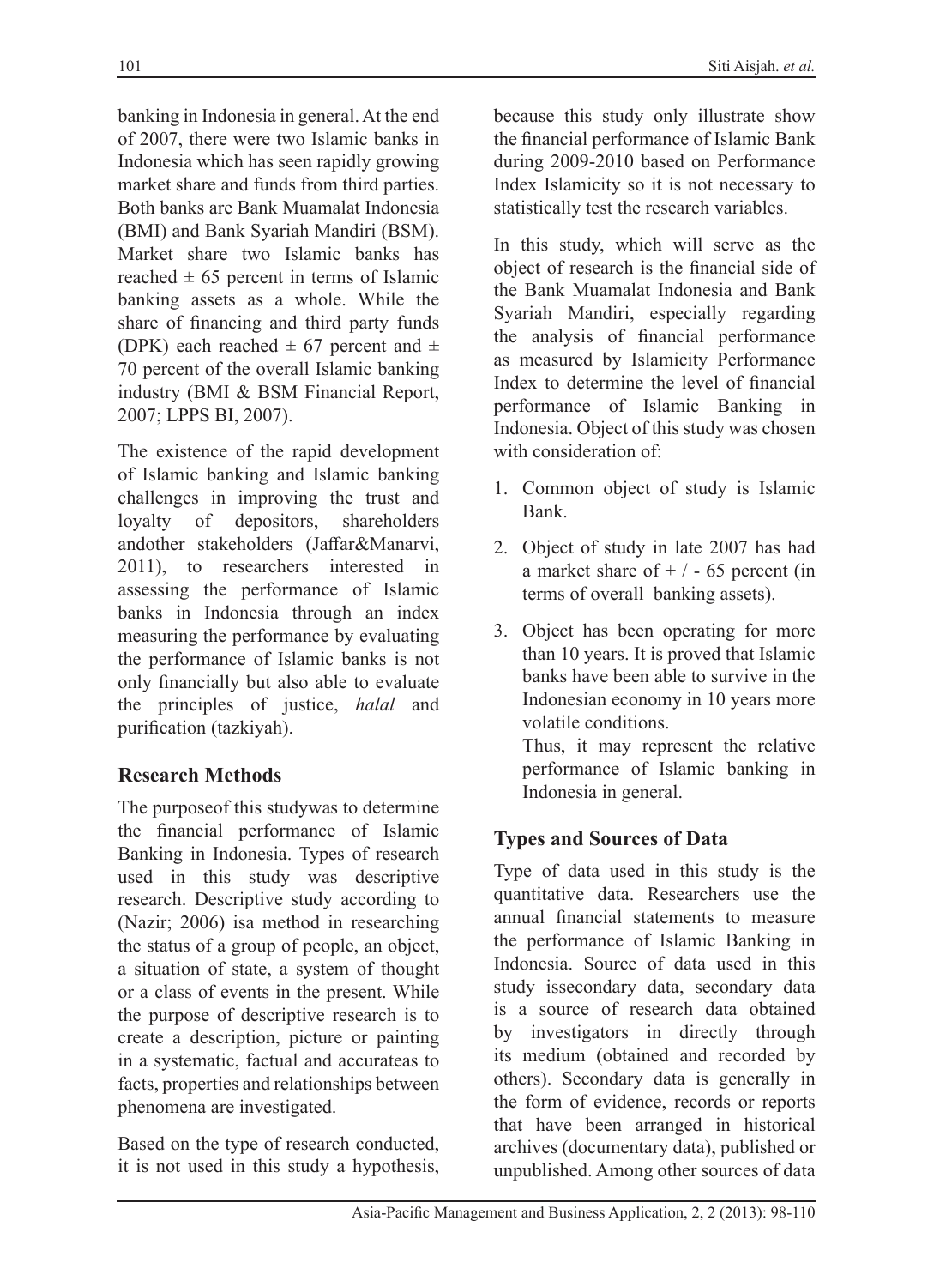derived from the literature such as books, scientific journals, papers, articles and previous research. In this study the data sources used are the financial statements of Bank Muamalat Indonesia and Bank Syariah Mandiri in 2009 and 2010.

# **Data Collection Techniques**

In data collectionas materials research, data collection techniques used are literature studies. Literature study is documentation of a comprehensive review on published data sources or no concern to researchers. Literature is needed in this research that the books, journals, the results of the research under lying the seminar and also streng then the research and annual financial statements that support the research.

### **Data Analysis Methods**

The basis of analysis used in this study is a research Hameed, *et. al.* (2004) who studied the "Alternative Disclosure and Performance for Islamic Bank's". The purpose of this study was to evaluate the performance of Bank Islam Malaysia Berhad (BIMB) and the Bahrain Islamic Bank (BIB) is descriptive. In addition to formulating Islamicity Disclosure Index has also designed a device called a "Islamicity Performance Index". Islamicity

Performance Index is a performance measurement tool that is able to express the values of a materialistic and the spiritual in Islamic banks. Measurement of performance using the Performance Index Islamicity only based on information available on the annual financial statements. So this study was only using Islamicity Performance Index, which analyzes the ratio of the ratios used are as follows: 1) Profit sharing, Zakat performance, 2) Eequitable distribution, 3) Directors - Employees welfare, 4) Non-Islamic Investment versus Islamic Investment, and 5) Non-Islamic Income versus Islamic Income.

### **The Research Result**

Based on the calculations, the overall ratio of assessed valuation can be shown by the table 1 below:

| <b>Bank</b>                                                                                                       | <b>Bank Muamalat</b><br>Indonesia (BMI) |                                    | <b>Bank Syariah Mandiri</b><br>(BSM)  |                                    |
|-------------------------------------------------------------------------------------------------------------------|-----------------------------------------|------------------------------------|---------------------------------------|------------------------------------|
| <b>Ratio</b>                                                                                                      | 2009                                    | 2010                               | 2009                                  | 2010                               |
| 1. Profit Sharing Ratio                                                                                           | 51,49%                                  | 46,13%                             | 39,07%                                | 35,03%                             |
| 2. Zakat Performance Ratio                                                                                        | 0,037%                                  | $0,007\%$                          | 0,084%                                | $0,053\%$                          |
| 3. Equitable Distribution Ratio<br>a. Qard & Donation<br>b. Employees Expense<br>c. Shareholders<br>d. Net Profit | 1,15%<br>22,17%<br>10,28%<br>5,53%      | 0,87%<br>23,90%<br>3,58%<br>16,13% | $0.67\%$<br>28,78%<br>1,07%<br>21,19% | 0,62%<br>31,01%<br>1,03%<br>20,84% |
| 4. Directors-Employee Welfare Ratio                                                                               | 27 kali                                 | 12 kali                            | 15 kali                               | 24 kali                            |
| 5. Islamic Investment VS Non Islamic<br>Investment ratio                                                          | 87,05%                                  | 93,64%                             | 96,25%                                | 93,90%                             |
| 6. Islamic Income VS Non Islamic<br>Income ratio                                                                  | 99,89%                                  | 99,99%                             | 99,97%                                | 99,97%                             |

**Table 1. Thematrix Islamicity Performance Index**

*Source:Data Processed*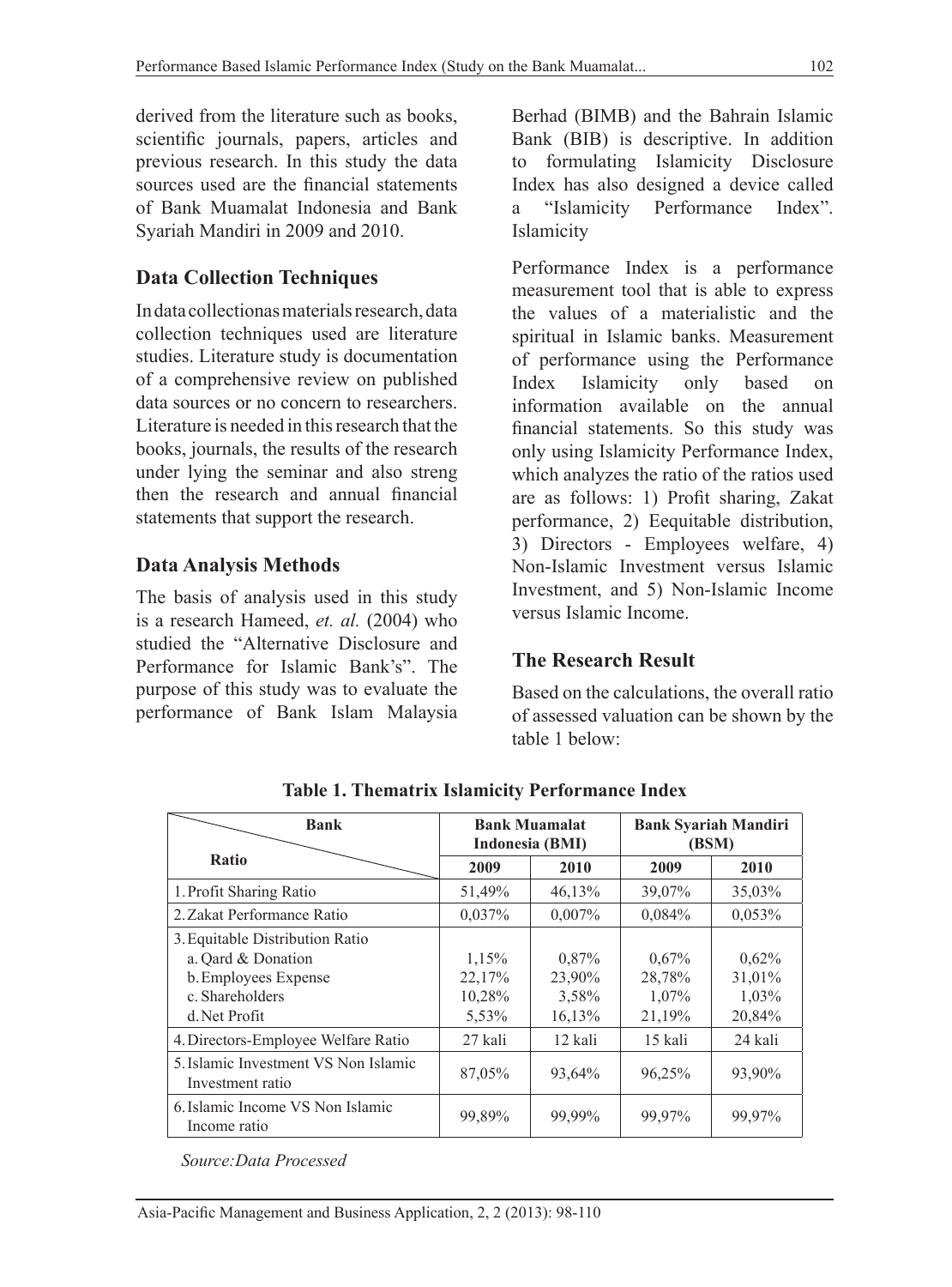### **Profit Sharing Ratio (PSR)**

Profit Sharing Ratio is a ratio that compares the results with total financing for the financing provided in its entirety. Where the resulting value is a measure of successful implementation of the principle of profit sharing, which is the basic principle of Islamic banks. Formula:

 $PSR = \frac{Mudharobah + Musyarakah}{Total Financialing}$ 

Based onthe above calculation, it can be seen that the value of the Bank's profit sharing ratio has decreased, amounting to 5.36% for Bank Muamalat Indonesia and 4.04% for the Bank Syariah Mandiri. This is due to an increase in the amount off inancing for the results is smaller than the increase in total financing.

### **Zakat Performance Ratio**

Zakat Performance Ratio is the ratio that measures how much zakat is issued by the Bank when compared to the Net Assset. Net Assets is the net worth (total assets minus totalliabilities) as deminator for this ratio, to reflect the financial performance of Islamic banks. If the resulting value is small, means the charity issued still small when compared with total net assets owned.

Formula:

$$
Zakat Performance Ratio = \frac{Zakat}{Net Asset}
$$

From thea bove calculation, it can be seen that the percentage of zakat is issued by the Bank compared to the net assets in 2009 to 2010 has decreased. This is due to the small amount of zakat issued by the Bank. Zakat is issued by the Bank Muamalat Indonesia amounting to 0.037% in 2009 and decreased to 0.007%, while Bank Mandiri Islamic charity in 2009 issued at 0.084% and decreased in 2010 to 0.053%. By decreasing the amount of zakat which excluded the difference in the ratio resulted from the 2009 and 2010 even further.

# **Equitable Distribution Ratio**

Equitable Distribution Ratio is the ratio that measures how the percentage of income that is distributed to the various stakeholders as seen from the amount of money spent on qard and donations, employee expenses, and others. For each of these, calculated by assessing the amount distributed (to the social community, employees, investors and companies) divided by total revenue has been reduced zakat and taxation. This ratio can be determined from the average magnitude of the income distribution to a number of stakeholders.

a. Qard and Donation

| = | Loans and Donations       |  |  |
|---|---------------------------|--|--|
|   | Revenue - $(Zakat + Tax)$ |  |  |

b. Employees Expense

$$
= \frac{\text{Labor costs}}{\text{Revenue} - (\text{Zakat} + \text{Tax})}
$$

c. Shareholders

$$
= \frac{\text{Dividen}}{\text{Revenue} - (\text{Zakat} + \text{Tax})}
$$

d. Net Profit

net income Revenue -  $(Zakat + Tax)$ 

Based on the above ratio, it can be seen that the average income distributions to a number of stakeholders have a pretty good change. This is reflected in the percentage of the amount of money distributed by the Bank Muamalat Indonesia to qard and donations in 2009 amounted to 1.15% in 2010 and decreased to 0.87%. Percentage of the amount of funds distributed to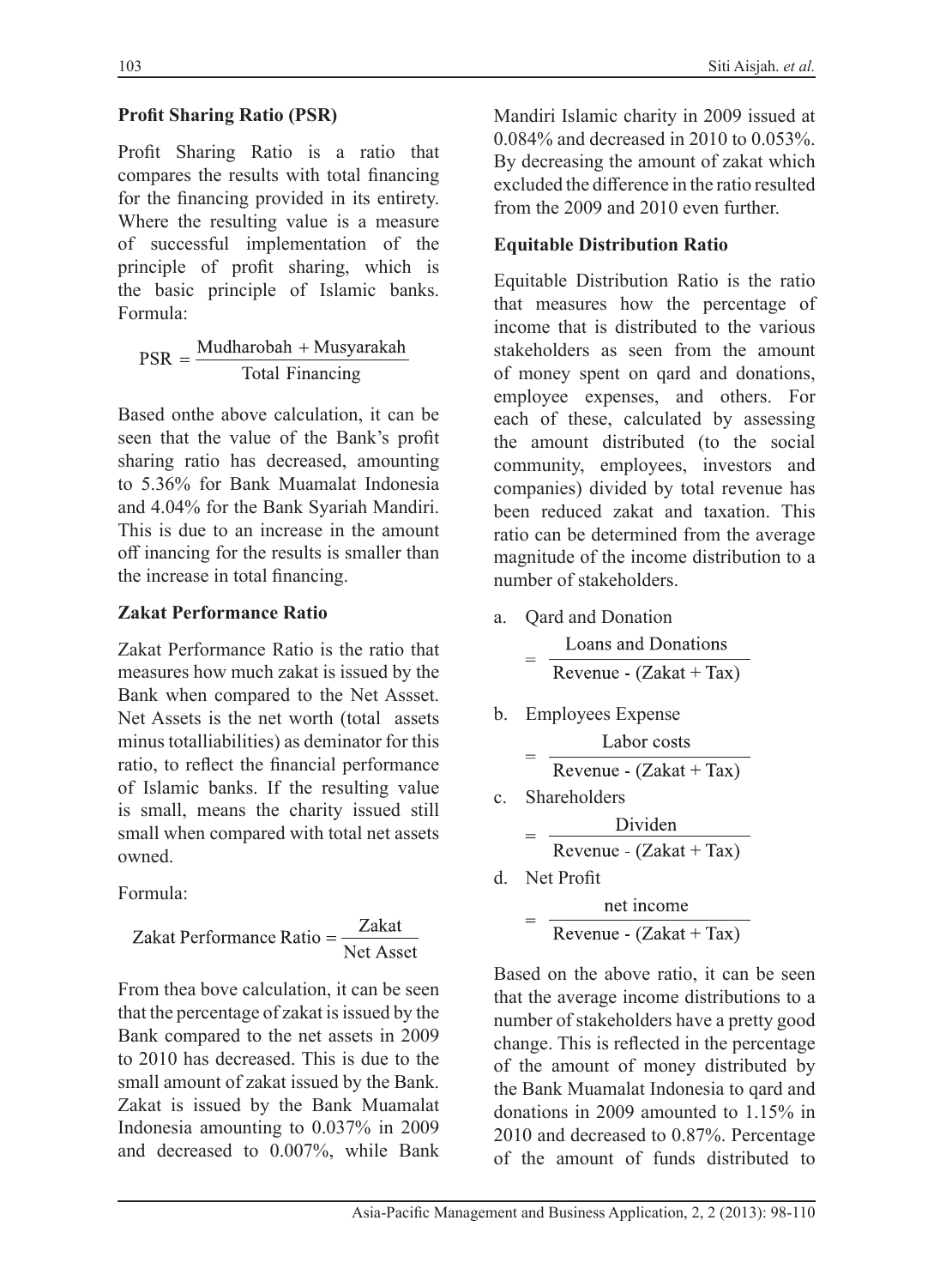employees in 2009 amounted to 22.17% and in 2010 increased to 23.90%. While the percentage of funds distributed by the Bank Muamalat Indonesia to shareholders between 2009 and 2010 fell 6.70%, where in 2009 the percentage of 10.28% and in 2010 to 3.58%. Distribution of income for themselves Muamalat Indonesia is recognized as net profit has increased very high at 10.60%. Where in 2009 the percentage amounted to only 5.53%, but in 2010 to 16.13%.

The results obtained at Bank Syariah Mandiri is not much different from the Bank Muamalat Indonesia. Bank Muamalat Indonesia and Bank Syariah Mandiri more emphasis to its employees. This is evident with a high enough percentage of the expense of employees. Where the employee expenses for the year 2009 the percentage gain of 28.78% and for the year 2010 amounted to 31.01%. Distibusi percentage of income distribution is the second largest net income (net profit), amounting to 21.19% in 2009 and has decreased 0.35% in 2010, making it 20.84%. For shareholders, the percentage distribution of revenues amounted to only 1.07% in 2009 and to 1.03% in 2010. While the distribution of income for qard and Bank Syariah Mandiri donation in 2009 only amounted to 0.67% and in 2010 amounted to 0.62%.

# **Directors-Employee Welfare Ratio**

Employee Welfare Directors-Ratio is a ratio that compares the director's salary is proportional to the money used for employee welfare. Where the resulting value is used to identify how much money is used for the director's salary in comparison to the money used for employee welfare. Employee benefits include salaries, training, and others.

Formula:

| Director - Employee Welfare Ratio = - | Average Salary of The Director   |  |
|---------------------------------------|----------------------------------|--|
|                                       | Average Employee Benefits Remain |  |

From the above calculation, it can be seen that there is sufficient comparison significant for comparison salaries and employee directors. There is a significant difference between the salaries of directors and employees of the Bank Muamalat Indonesia. In 2009, Bank Muamalat Indonesia to pay 27 times as much to the board compared to salaries and employee benefits. Bank Muamalat Indonesia and then lower the salary the board of directors several times so as to make a very significant decrease of the director's salary. In 2010, the ratio becomes 12 times for Bank Muamalat Indonesia. Mean while, Bank Syariah Mandiri to paya 15-fold compared to the board of directors and employees' salaries in 2009 so increased to 24-fold by 2010.

# **Islamic Investment vs Non Islamic Investment ratio**

Islamic vs non Islamic investment is an investment ratio that compares the ratio between the total permissible investments of investments made by Islamic banks as a whole (*halal* and non *halal*). Where the resulting value is the size of the *halal*  aspect and the successful implementation of the basic principles of Islamic banks are free from the element of '*riba*'.

# Formula:

### **Halal Investment**

### Halal Investment+Non Halal Investment

From the above calculation, it is known that the *halal* investment made by Islamic banks in 2009 to 2010 showed a good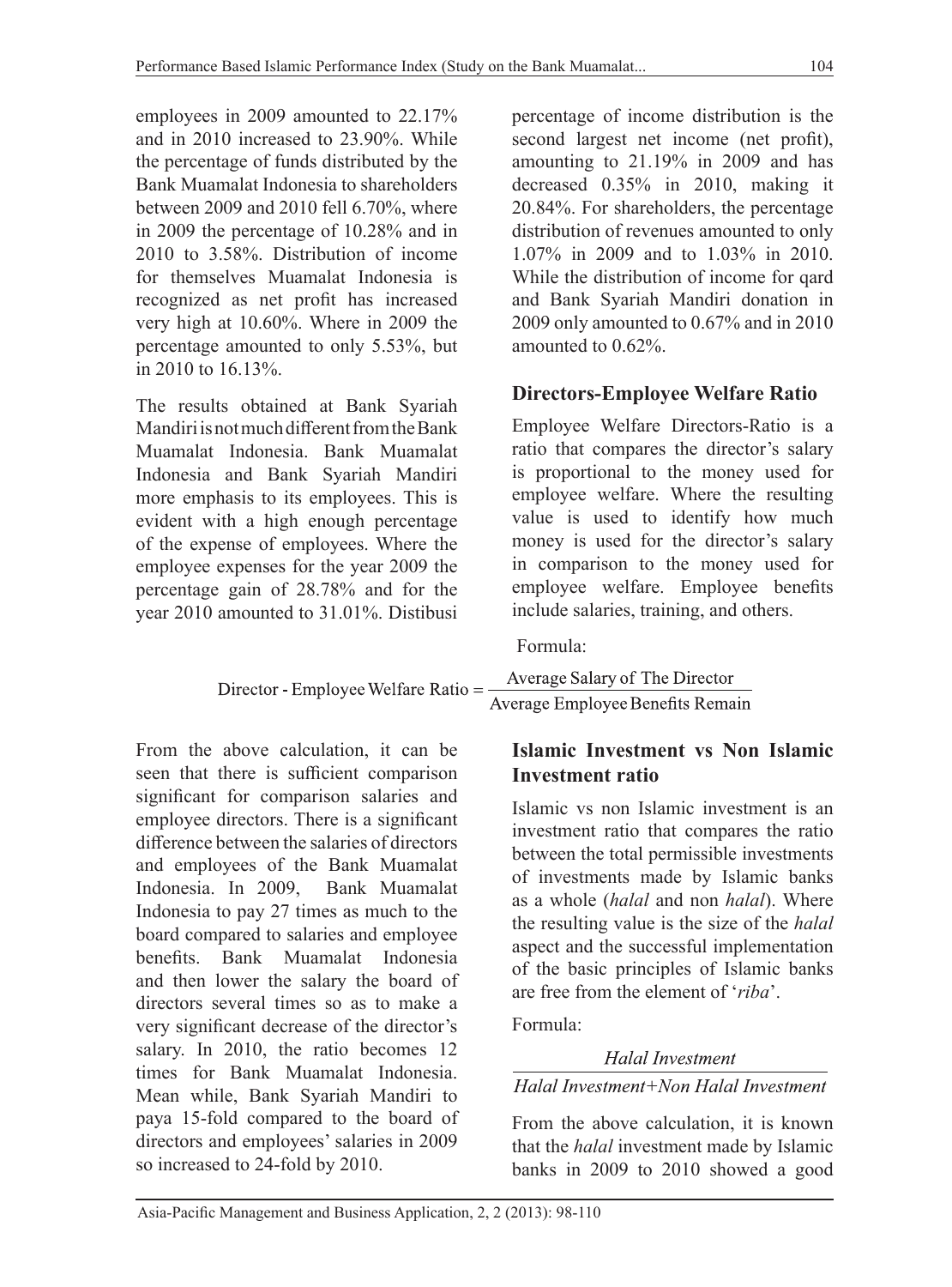performance. This shows a trend that Islamic banks in Indonesia prefer the *halal* sector investment. Bank Muamalat Indonesia *halal* investment in 2009 only 87.05% and an increase in 2010 to 93.64%. Mean while, Bank Syariah Mandiri *halal*  investment in 2009 is as high as 96.25% in 2010 but decreased to 93.90%.

### **Islamic Income versus Non Islamic Income ratio**

Islamic in come versus non Islamic income ratio is a ratio that compares the *halal*  income to total income earned Islamic banks as a whole (*halal* and non *halal*). Where the resulting value is also the size of the *halal* aspect and the successful implementation of the basic principles of Islamic banks are free from elements of usury.

Formula:

Halal Income Halal Income + Non Halal Income From the above calculation, it is known that the Islamic bank 99% revenues coming from law fulin come. Bank Muamalat Indonesia halal income in 2009 reached 99.89% and has increased rapidly in 2010 to 99.99%. Mean while, Bank Syariah Mandiri *halal* income in 2009 reached 99.97% in 2010 but remained stable 99.97%.

### **Discussion**

From the calculation above, by looking at the performance of Bank Muamalat Indonesia and Bank Syariah Mandiri by using subjective judgment, it can be concluded that in general the financial performance of Islamic Banking in Indonesia based on Performance Index Islamicity received the title SATISFACTORY ENOUGH. It is based on a subjective assessment of table 2.

|               | <b>Ratio</b>                                 | <b>Predicate</b>  | <b>Score</b> |
|---------------|----------------------------------------------|-------------------|--------------|
| 1.            | Profit Sharing                               | Less Satisfactory | 2            |
| $\mathcal{D}$ | Zakat Performance                            | Not Satisfactory  |              |
| 3.            | <b>Equitable Distribution</b>                | Satisfy           |              |
| 4.            | Directors-Employee Welfare                   | Not Satisfactory  |              |
| 5.            | Islamic Investment VS Non Islamic Investment | Very Satisfactory |              |
| 6.            | Islamic Income VS Non Islamic Income         | Very Satisfactory |              |
|               |                                              | Amount            | 18           |
|               |                                              | Average           |              |

**Table 2. Predicate Assessment Results Islamicity Performance Index**

*Sources: Research Assessment*

Where:

| <b>Average Score</b> | Predicate            |  |
|----------------------|----------------------|--|
| $0 \leq x \leq 1$    | HighlyUnsatisfactory |  |
| 1 < x < 2            | Not Satisfactory     |  |
| 2 < x < 3            | Less Satisfactory    |  |
| 3 < x < 4            | good enough          |  |
| 4 < x < 5            | Satisfy              |  |
| $x = 5$              | Very Satisfactory    |  |

*Sources: Research Assessment*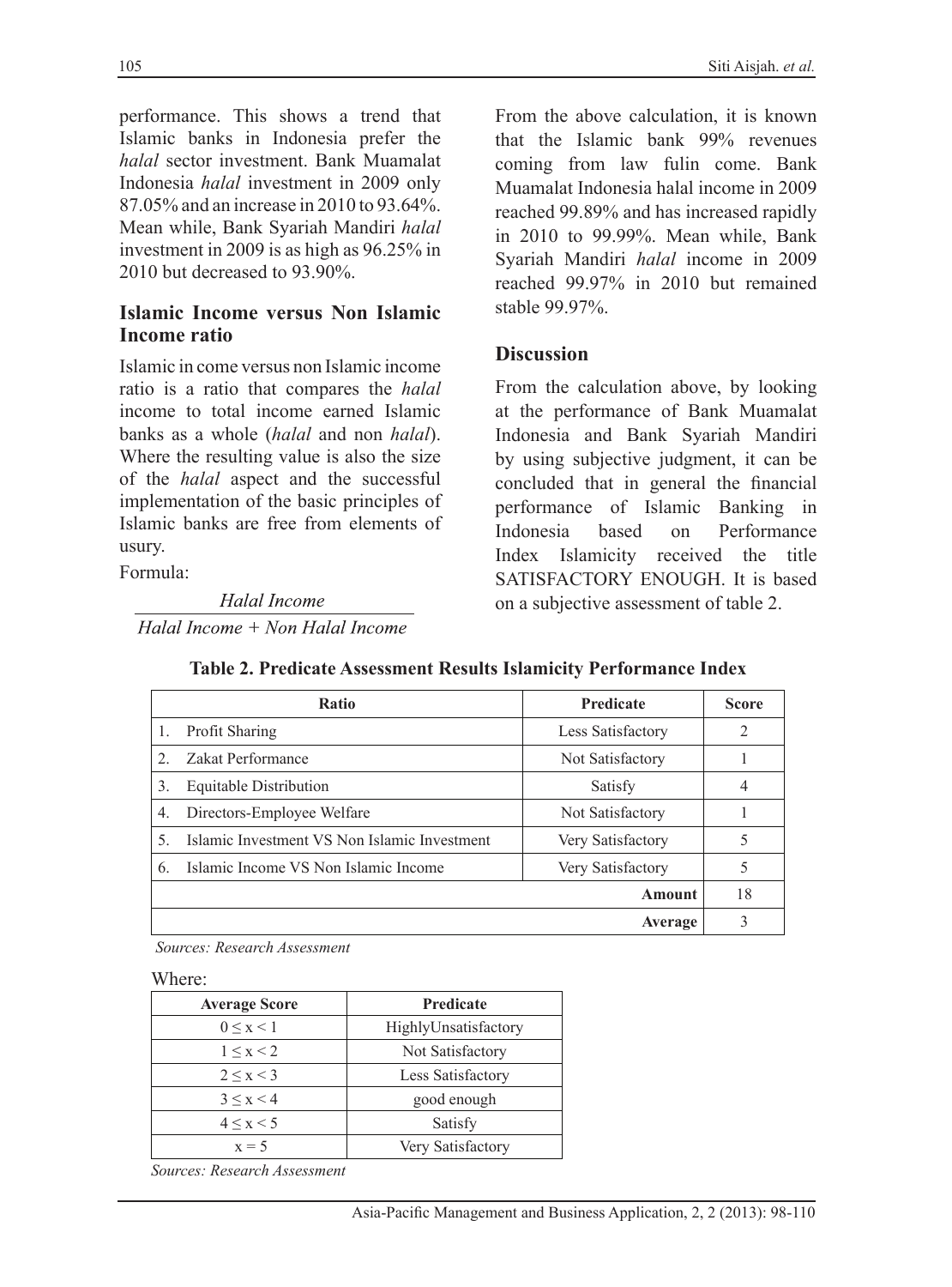# **Profit Sharing Ratio**

Through the calculation of the ratio of profit sharing financing may be causing the magnitude of the intermediary function of Islamic banks channeling funds through a profit sharing agreement. Based on the above ratio, Bank Muamalat Indonesia has the greatest share of funding for revenue sharing. Bank Muamalat Indonesia to share 51.49% in 2009 and decreased to 46.13% in 2010. Mean while, Bank Syariah Mandiri provides 39.07% share in 2009 and decreased to 35.03% in 2010. This shows that the Bank Muamalat Indonesia (BMI) to give greater emphasis to the main principles of Islamic economics (profit sharing) than the Bank Syariah Mandiri (BSM). Of profit sharing ratio can be seen that the amount spent by Islamic banks in terms of financing and Musharaka-mudharabah still smaller than the amount of financing murabaha financing and not for other outcomes. Where as the principle of profit sharing (profit sharing) is a general characteristic and basic foundation for the overall operations of Islamic banks. Profit sharing ratio so subjectively received unsatisfactory ratings. For those without usury Islamic Bank is expected to improve the economic community, but actually a decrease from year to year. Where the ratio obtained in the last two years shows only numbers no more than 52% and even decreased in 2010. This indicatest hat conditions for the financing of total financing is still quite small.

# **Zakat Performance Ratio**

For charity performance ratio, showed a decrease in the payment of zakat either Muamalat Indonesia (BMI) and Bank Syariah Mandiri (BSM). In line with the increasing wealth of Islamic banks, but does not increase the payment of zakat. That's what makes the ratio decrease zakat. This was incompatible with the characteristics tazkiyah. Tazkiyah characteristic is the highernet worth, the higher the zakat paid. Zakat payment issued by the Bank Muamalat Indonesia (BMI) was smaller than that issued by the Bank Syariah Mandiri (BSM). Overall the payment of zakat Islamic bankin Indonesia is still unsatisfactory. Islamic banks are supposed to emphasize the Islamic institution of zakat payment as a destination. However, no increase from year 2009 to year 2010 even seen a decrease in the payment of zakat. With an increase in Net Assets in the next year should improve the payment of zakat syariah bank, but bank zakat even less. Thus, the ratio performance Zakat Islamic Bankin Indonesia concluded subjectively unsatisfactory.

# **Equitable Distribution Ratio**

To the ratio ofthe income distribution, Bank Muamalat Indonesia (BMI) and Bank Syariah Mandiri (BSM) is more about an employee, so for two consecutive years in the distribution of the most out standing employees compared to other distributions. This proves that the Islamic bankis quite concerned with the social aspect. But the visible deterioration of the calculation of the distribution to the public. As an Islamic bank should be issued shodaqoh greater. However, for two consecutive years for qard and distribution is still a little donation. Thus, Equitable Distribution Ratioin Indonesia Sharia Bank subjectively satisfactory conclusion.

# **Equitable Distribution Ratio**

Tothe ratio ofthe income distribution, Bank Muamalat Indonesia (BMI) and Bank Syariah Mandiri (BSM) is more about an employee, so for two consecutive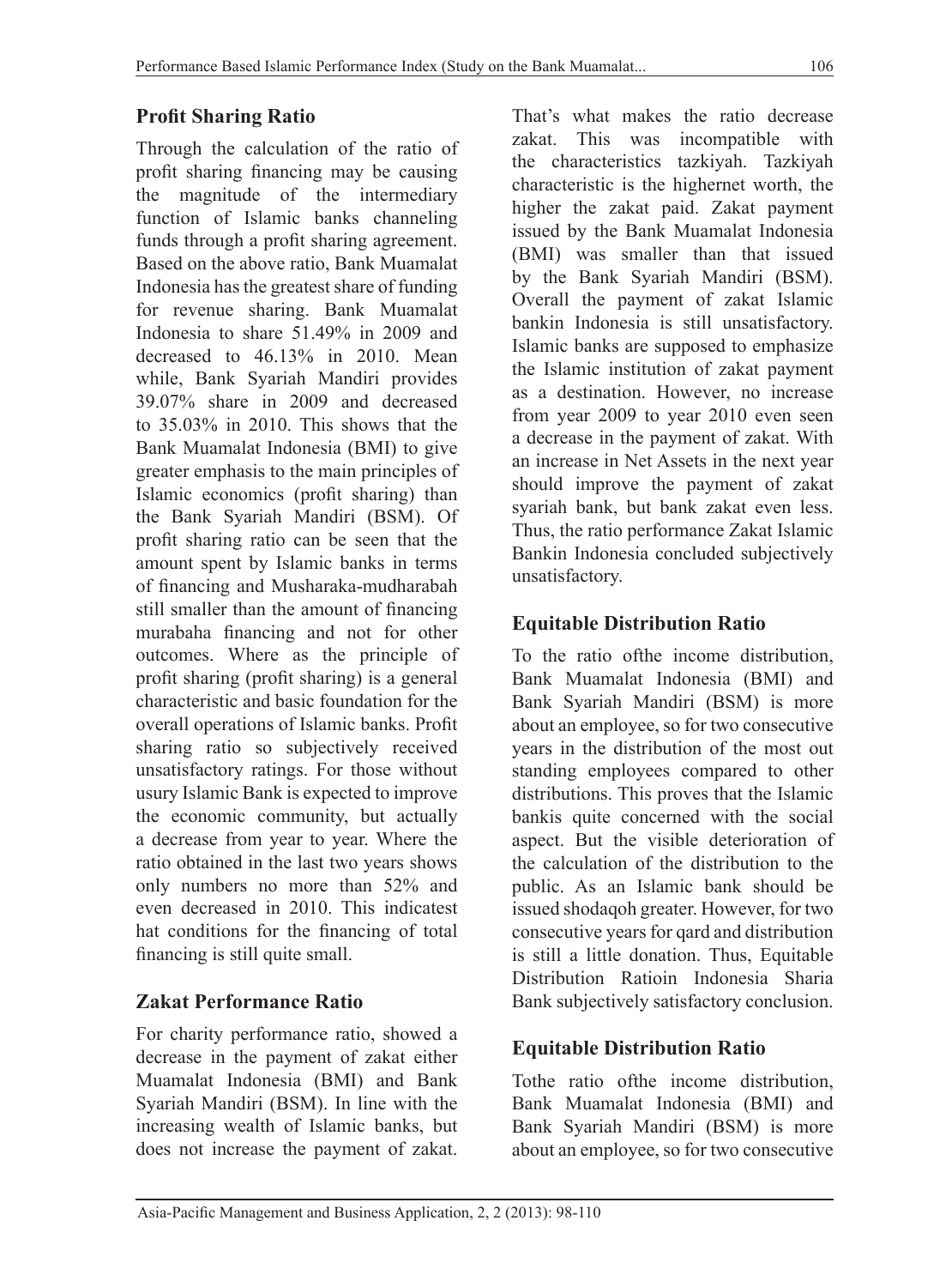years in the distribution of the most outstanding employees compared to other distributions. This proves that the Islamic bank is quite concerned with the social aspect. But the visible deterioration of the calculation of the distribution to the public. As an Islamic bank should be issued shodaqoh greater. However, for two consecutive years for qard and distribution is still a little donation. Thus, Equitable Distribution Ratio in Indonesia Sharia Bank subjectively satisfactory conclusion.

# **Directors - Employee Welfare Ratio**

Through the calculation of the ratio of these directors and employees, can know how many times the comparison between the salary of the director versus the money used for the welfare of employees including salaries). For comparison of salaries and employee benefits director looks a big gap from 2009 to 2010. Look at all the striking disparity in the two banks. Although in 2010 the Bank Muamalat Indonesia (BMI) cut salaries of directors, but the comparison between the salaries of directors and well-being of employees is still quite large, namely 12-fold. Evenin 2010, Bank Syariah Mandiri (BSM) would raise the salaries of directors to 24 fold compared with thewell-being of its employees. Principles of justice should be upheld in Islamic institutions. With the principles of justice would erode the gap between the leadership of the employees. Islamic banks need to review its policy toward the salary of the director (Metawa, 1998). Islamic banks are supposed to up hold the principle of justice in every policy, so it will not cause a negative impact in the future. By looking at the result softhese two Islamic Bank, the Directors-Employee Welfare Ratio Sharia Banking Indonesia concluded subjectively unsatisfactory.

### **Islamic Investment Versus Non Islamic Investment Ratio**

Through the calculation of the ratio of investment is permissible, it is known what percentage of the amount of investment made halal by Islamic banks. From the calculation of this ratio shows that the second Islamic bank Islamic Bank is very maintain compliance aspects (Azhar&Affandy, 2003). The averageratio ofnon-kosher-halal investment in 2009 reached 87% and in 2010 increased to 93%. This maynot be irrefutablee vidence that the Islamic banks in Indonesia showed a good performance in terms of investment. Both Islamic banks showed an average investment returns 92% halal. Only a small investment of Islamic banks in non-halal investments. This showsa trend that Islamic banks in Indonesia prefers investment in halal investment. This will satisfy the customer as the partywho lefttheir money inIslamic banks. So by looking at the investment of these two Islamic Bank, the Islamic Investment vs Islamic Investment Ratio Non Islamic Banking in Indonesia concluded subjectively satisfying.

# **Islamic Income Versus Non-Islamic Income Ratio**

For halal earnings ratio of Islamic banks in Indonesia, shows that Islamic banks 99% of income derived from halal income. Income received by non-halal Muamalat Indonesia is not included as income, but channeled into account the Indonesian Ulema Council which is used for social purposes. While non-halal income at Bank Syariah Mandiri also included in the report the sources and uses of funds in the account of virtue non-halal income. It is satisfying customers of Islamic banks in Indonesia are not going to worry anymore about the source of the profits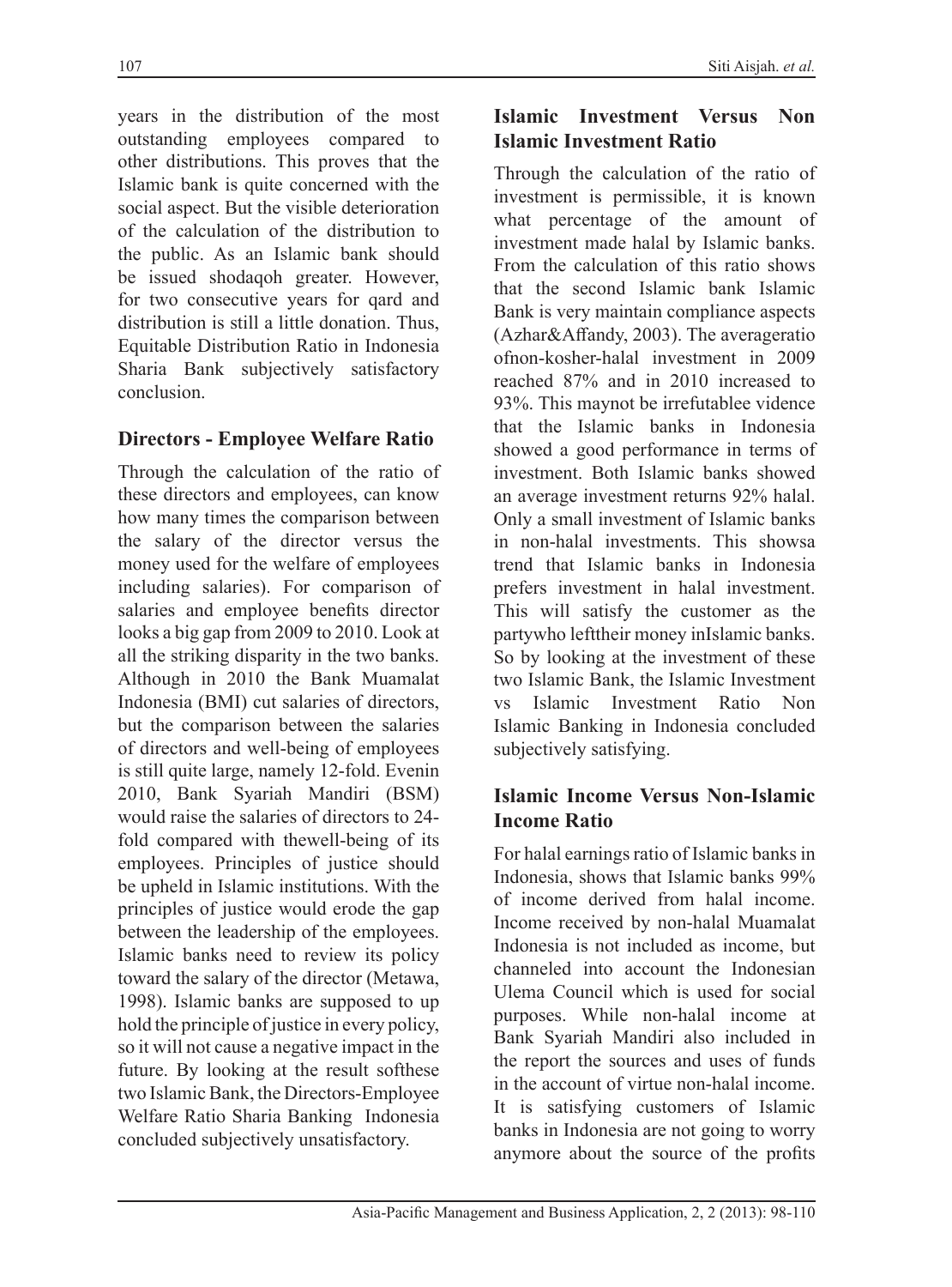they receive. Revenue trends of Islamic banks in Indonesia showed a very good performance.

Standards of a bank called the Islamic banks is where when the bank is getting money (in cash flow) is lawful or in accordance with the rules of syar'i and channeling those funds must also comply with the rules of syar'i. Wherein the formulation is:

CIF (in cash flow) *Halal* = COF (cash out flow) *Halal*. So it is important for Islamic banks to continue to be alert associated with the funds and the funds obtained. Compliance of Islamic banks in this regard is the commitment and responsibility to Allah and Islamic banks ummah.

The results above prove that calculation of income Muamalat Indonesia and Bank Syariah Mandiri is truly Islamic bank, Sharia is not only named but the application of the principles or rules of sharia is guarded by two banks. This can be seen from the ratio of non-kosher-halal income. The average ratio of non-kosherhalal income of the bank is above 99%. This proves that both the Islamic bank is keeping a log of income. It is important to observe, because everything is forbidden to enter the revenue would reduce the blessings that exist in those revenues (Samad, A, 2004). Finally, by looking at halal income from these two Islamic Bank, the Islamic Income Income Ratio vs. Non Islamic Sharia Bank in Indonesia concluded subjectively satisfying.

# **Implication**

From the results showed that the ratio of financing for the results to be done by Islamic banks showed that no more than 52%. This indicates that the social contribution made by Islamic banks to the real sector is stillless than optimal,

so that the national economy was not increased to the maximum. In addition, the charity issued by the Islamic Bank is still very small. Not above 2.5%. This resulted in the welfare of the community are less prevalent. Therefore, the charity is expected to alleviate poverty in Indonesia, in fact,still less than optimal.

# **Conclusion**

Based on the assessment of financial performance of Islamic Banking in Indonesia by using Islamicity Performance Index, which uses six financial ratios are measured, the profit sharing ratio, zakat performance ratio, equitable distribution ratio, ratio of welfare-employee directors, Islamic investment vs non Islamic investment ratio, Islamic income versus non-Islamic income, it can be concluded that:

- 1. The financial performance of Islamic Banking in Indonesia in 2009-2010 generally have high levels of valuation "SATISFACTORY ENOUGH". But there are two ratios are not satisfactory. Namely zakat performance ratio and the ratio between the salary of the director of employee benefits.
- 2. Lawful income ratio is the ratio of the best performance compared with other ratios, because the obtained results above 99% in each year.
- 3. Charity performance ratio is the ratio of the worst condition compared with the other ratios. It is seen from the values obtained every year gets smaller. This indicates that the zakat is issued by Islamic banks is still very small.

# **Suggestion**

Based on the above conclusions, the researcher stried to give some advice that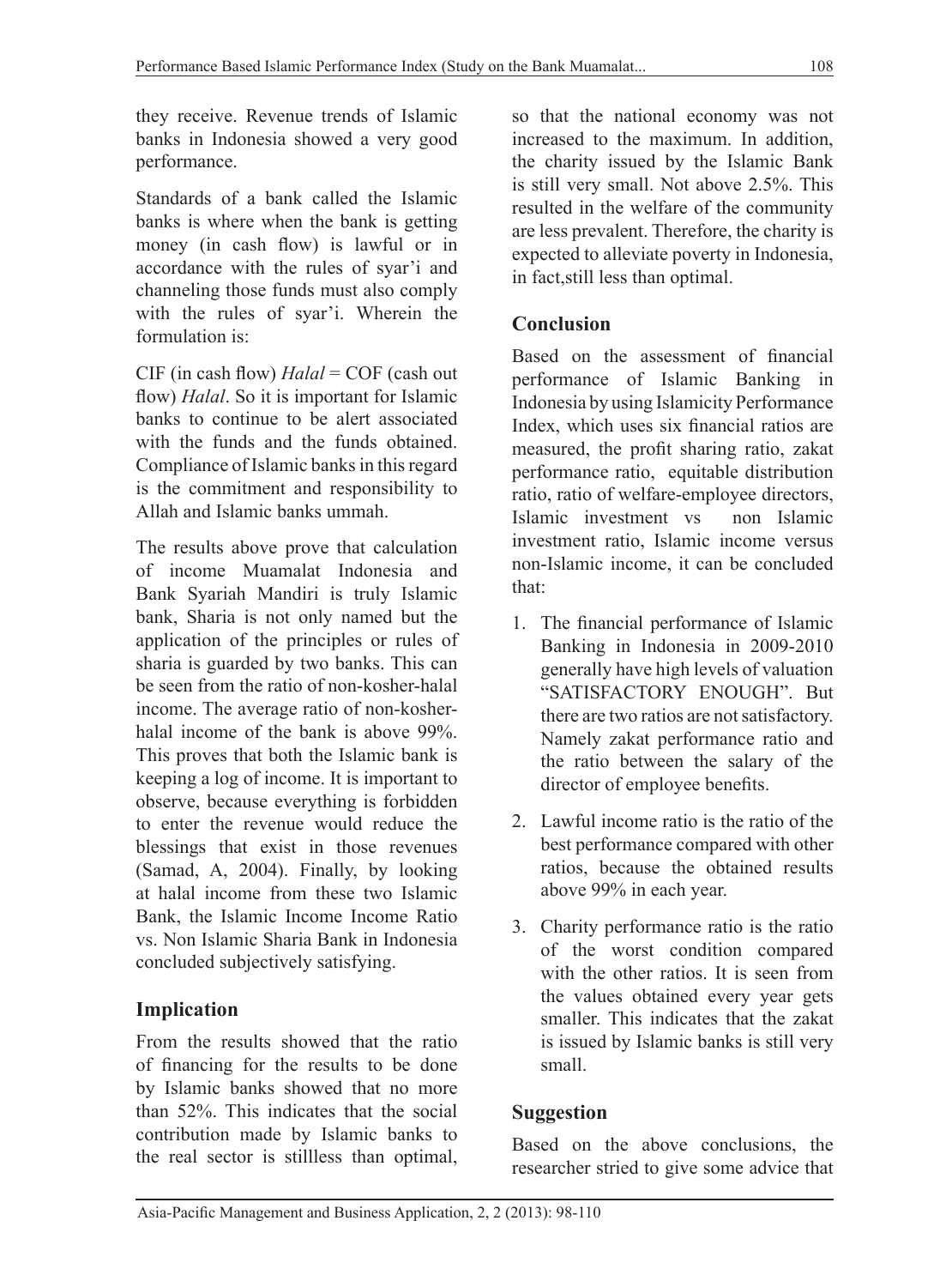can be taken into consideration for the parties concerned, namely:

- 1. For Bank Muamalat Indonesia and Bank Syariah Mandiri
- With the assessment of financial performance based on Islamicity Performance Index, it is expected that the bank can determine the condition of performance. That way, if after the assessment is known there are several ratios that are not satisfactory, it is expected that the Bank can fix it and make it better again.
- Of the six ratios that have been assessed, the performance ratio is the ratio that the charity needs to get improvements. To the ratio will be better if the amount of zakat incurred plus greater. Given the importance of the benefits of charity for the welfare of society, besides the social functions of Islamic banks will be more visible.
- 2. For Further Research

It is expected to further research, could use more leverage Islamicity Performance Index, which is to assess the financial performance of the entire Islamic Banking in Indonesia Sharia Bank or Conventional. Thus, the existence of these conditions can be used for comparisons between the Bank's financial performance with Sharia Islamic Bank of Conventional and provide motivation to other banks to determine the condition to be able to improve its performance to be better, and provide great benefits for national economy and society at large. So as to realize the welfare of the ummah, or community which is the primary purpose of Islamic economics, as what highlighted as its uniqueness by Beck and Merrouche (2013).

### **Notes on Contributors**

**Siti Aisjah** is a Senior Lecturer in Management Department at the Faculty of Economics and Business, University of Brawijaya Malang, Indonesia.

**Agustian Eko Hadianto** is a student in magister of management at the Faculty of Economics and Business, University of Brawijaya Malang, Indonesia.

### **References**

- Azis Budi Setyawan. (2009). *Kesehatan Finansial dan Kinerja Sosial Bank UmumSyariah di Indonesia*. Thesis. Universitas Paramadina. Jakarta.
- Azhar Rosly, S., & Afandi Abu Bakar, M. (2003). Performance of Islamic and mainstream banks in Malaysia. *International Journal of Social Economics*, *30*(12), 1249-1265.
- Bank Muamalat Indonesia. *Laporan Akhir Tahun 2009-2010*. PT BMI. Jakarta.
- Bank Syariah Mandiri. *Laporan Akhir Tahun 2009-2010*. PT BSM. Jakarta.
- Beck, T., Demirgüç-Kunt, A., & Merrouche, O. (2013). Islamic vs. conventional banking: Business model, efficiency and stability. *Journal of Banking & Finance*, *37*(2), 433-447.
- Hameed, Shahul, Ade Wirman, Bakhtiar Alrazi, Mohd Nazli dan Sigit Pramono. (2004). *Alternative Disclosure and Performance Measures For Islamic Banks.* Kulliyah of Economics and Management Sciences. *Malaysia: International Islamic University Malaysia.*